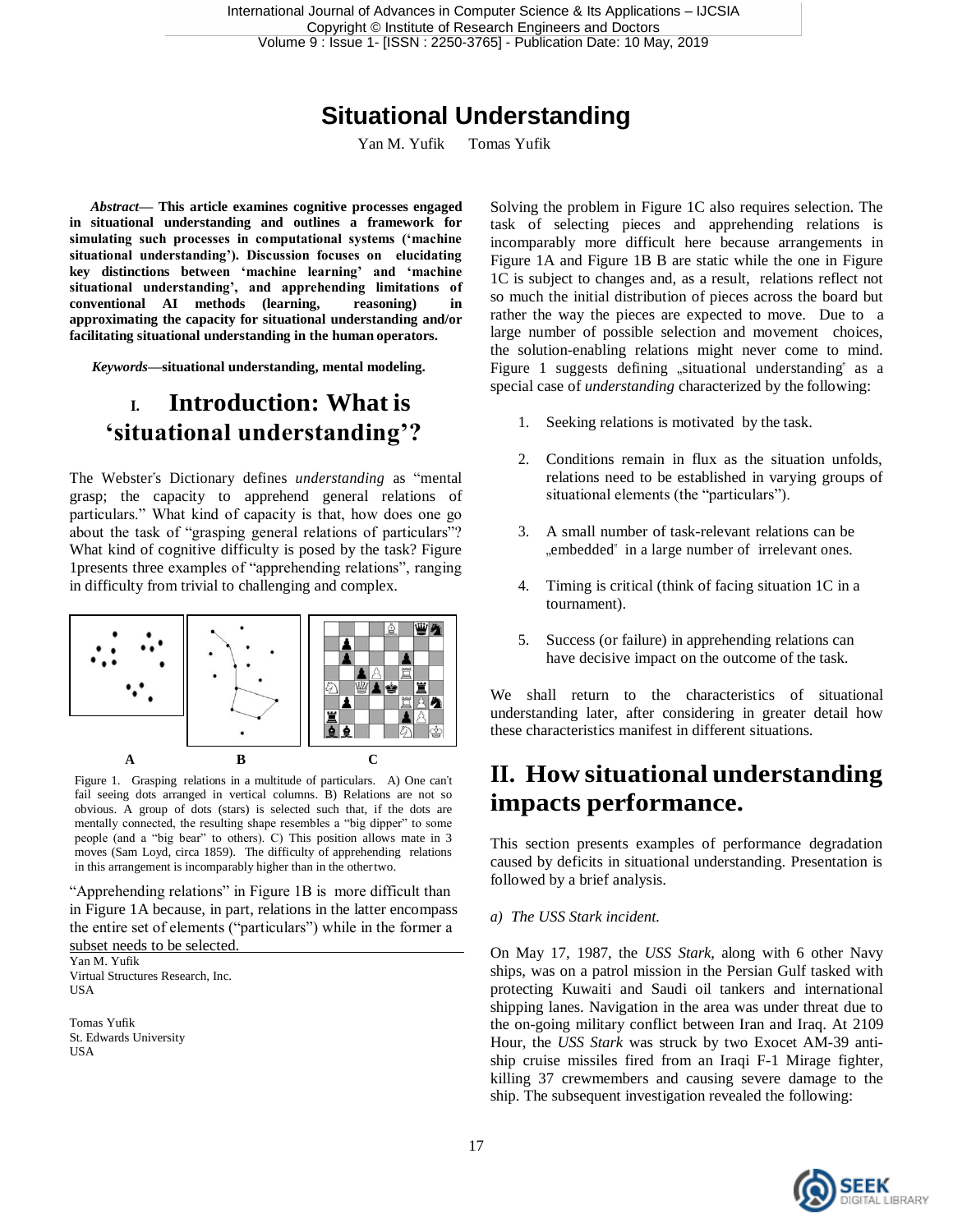- A U.S. Air Force Airborne Warning and Control System (AWACS) aircraft was in the area, relaying information to the *USS Stark*. At 1955 Hours, an aircraft located approximately 200 miles from the ship was detected by AWACS sensors, identified as F-1 Mirage fighter and labeled as "friendly." Due to the "friendly" designation, crewmembers on the USS Stark decide that situation presents no imminent threat, giving no reasons to be concerned.
- At 2058 Hours, the fighter jet executes a sharp turn and increases speed in the general direction of the *Stark*. The potentially hostile intent demonstrated by the maneuver is not registered by the crew.
- At 2105 Hours, the aircraft turns directly toward the *Stark*. The information about this unambiguously hostile maneuver is picked up by sensors on both the AWACS and the ship but still not apprehended by the crew.
- At 2109 Hour, the *USS Stark* was struck by two Exocet AM-39 anti-ship cruise missiles.

Analysis of the sequence of events during the incident attributed the outcome to "inaccurate perception, comprehension, and projections" by the crewmembers [1].

#### *b) The USS Vincennes incident.*

On July 3, 1988, the U.S. navy cruiser *Vincennes* veered into Iranian territorial waters and mistakenly shot down Iran Air"s Flight 655, killing 290 people on board. The subsequent investigation revealed the following

- An airplane lifting off from Iranian airport was picked up by the *Vincennes*" radar and identified as a commercial airliner. The plane was flying in Iranian airspace over Iranian territorial waters.
- The airliner was much larger than a fighter jet, and was ascending. In a later testimony, a crewmember who was standing behind the captain stated that "he never saw indications that the aircraft was descending." Nonetheless, *Vincennes* fired two [missiles o](https://en.wikipedia.org/wiki/Surface-to-air_missile)ne of which hit the plane.
- The commander of a nearby frigate, the *USS Sides*, reported that his radar showed an ascending, not a descending plane. The radar-tracking systems of the *Sides* and the *Vincennes* both covered the same airspace. When the records of the *Vincennes*" and the *Sides*" tracking systems were later reviewed, the information they showed was found to be identical.

A psychologist testifying before Congress suggested that the *Vincennes*" captain suffered from "expectancy bias" (i.e.,

selecting and organizing available data in such a way that the outcome matches the expectation). Due to such "expectancy bias", the captain and the crew ignored some of the available data and neglected to seek additional input, such as tracking the activity of other planes in the area which could have helped to determine whether the plane was in military airspace and could be a fighter jet, or whether it was in civilian airspace and was likely to be a passenger or cargo plane [2].

#### *c) The battle of Waterloo.*

In the battle of Waterloo in 1815, Napoleon, facing British forces under Wellington, dispatched a large contingent under General Grouchy to pursue the Prussians under General Bluecher and prevent them from joining Wellington. Due to weather changes and other unforeseen developments, artillery exchange started earlier than planned, with Napoleon expecting Grouchy to abandon pursuit of the Prussians at the sound of cannon fire and hurry to the main battlefield. Instead, Grouchy stuck to his orders: He caught up with and engaged a Prussian detachment. Bluecher sacrificed his rearguard and rushed to join Wellington.

In another episode in the same battle, French cavalry under General Ney was commanded to seize a village held by the British. Ney quickly succeeded, and believing that he found an opening in Wellington"s defenses, pushed forward on his own initiative, provoking a heavy counterattack. Napoleon could not allow his elite cavalry to perish and sent cuirassiers from the center, leaving the center unprotected.

According to military historians, the arrival of the Prussians, weakening of the center and neutralization of the elite French cavalry decided the outcome of the battle. Note the following:

- Grouchy and Bluecher received the same data (the sound of the cannonade) but interpreted it and acted differently.
- Strictly following Napoleon"s orders by Grouchy was a serious mistake but exceeding Napoleon"s orders by Ney and acting on his own initiative was also a serious mistake.

In both episodes, decision timing was the determining factor (i.e., deciding to persevere and continue the course of action or to halt and change the course). As asserted by military thinkers throughout history, superior decision timing is the core cognitive capability that determines battle outcome and can neither follow nor can be expressed in any fixed rules:

"…the ever-changeful form of things makes it necessary for the chief actor to carry in himself the whole mental apparatus of his knowledge, that anywhere and at every pulse beat he may be capable of giving the requisite decision from himself" (Von Clausewitz, [3]).

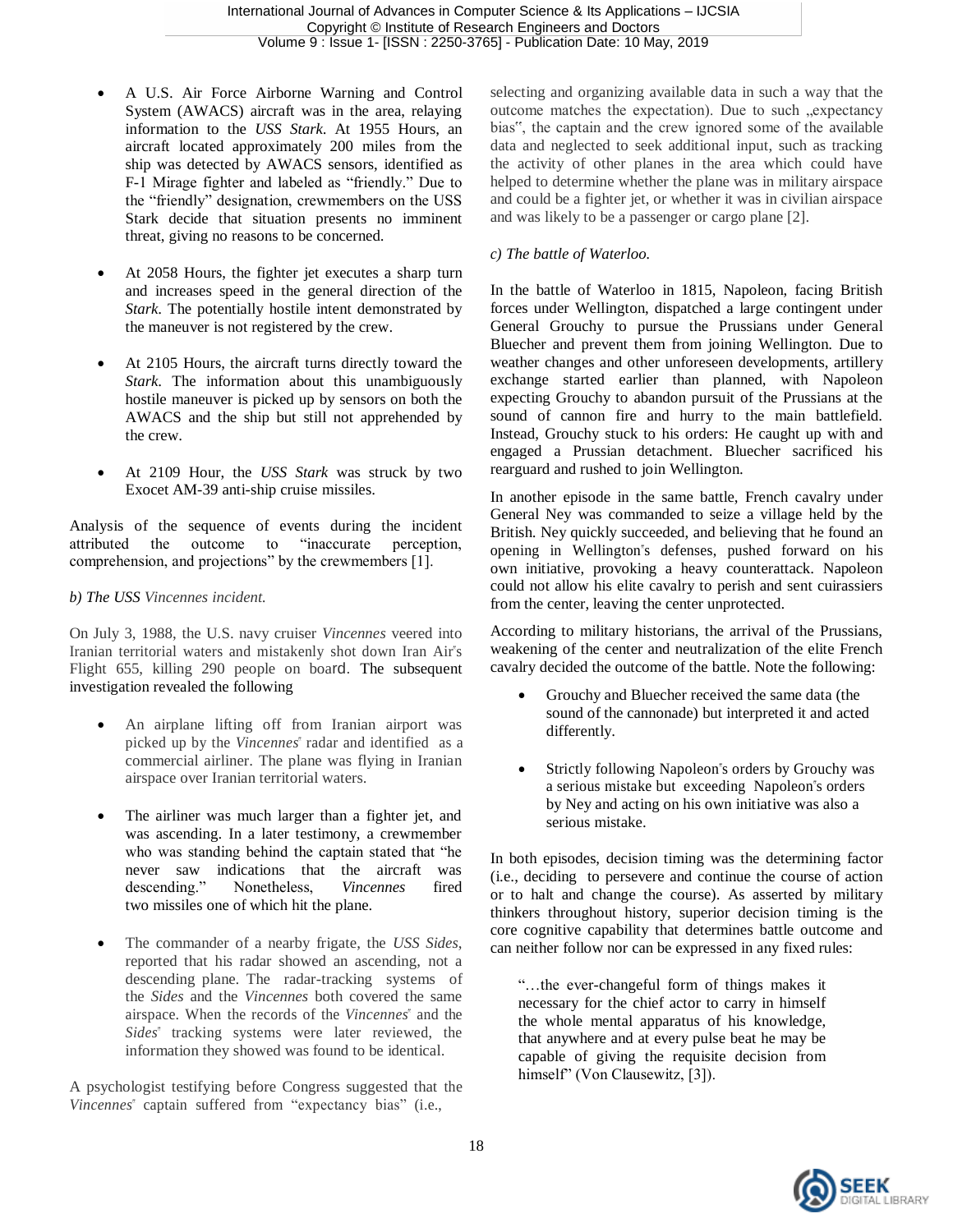#### *d) Air Traffic Control.*

One of the most consequential mistakes an AT controller can make is overlooking the possibility of aircraft collision in the assigned space sector. Preventing collisions requires detecting intersecting flight trajectories early in the time interval before the possible collision, leaving sufficient time for informing pilots and executing avoidance maneuvers. Recording eye fixations of AT controllers as they were monitoring situations unfolding in the air space revealed the following [4]:

- In the controllers" mental representations, aircraft symbols on ATC displays were organized into groups roughly consistent with perceptual gestalts (see Figure 1A).
- Controllers were more likely to detect impending collision between aircraft residing in the same perceptual group than between those residing in different groups.

The distorting impact of gestalt grouping was more pronounced among novices; practice developed capacity to overcome the interference of gestalt mechanisms.

The above examples implicate deficits in situational understanding of At controllers that are common to all the described real-life situations. The following example concerns decisions in a fictitious situation throwing the benefits and deficits of situational understanding into a sharper relief.

#### *e) Phenomenon.*

In the movie "Phenomenon," the lead character (John) struggles to protect his vegetable garden from the invading rabbit. Patching and reinforcing the fence surrounding the garden bring no relief: invasions continue. Finally, having encountered extraterrestrials, the gardener receives a boost in his intellectual abilities allowing him to figure the things out: the rabbit was not coming from the outside but had been living in the garden. As a result, improving the fence did not serve to keep the rabbit out but, in fact, was blocking his escape.

What cognitive mechanisms are at work in all these situations? In a nutshell, the mechanisms a) combine objects into groups and b) determine relations between the groups and between objects inside and across the groups. The key notions are as follows: "Relations" boil down to different forms of coordination in the behavior of objects. Memory structures comprising objects, groups and relations between them constitute "mental models" yielding situational understanding. Start with the last example.

There are four participating "objects": fence, rabbit, garden (space inside the fence) and surrounds (space outside the fence). John"s mental model habitually places rabbits in the surrounds and associates fence with the garden. The resulting

mental model comprises two groups

((rabbit surrounds) (fence garden))

and entails coordination "fence up"  $\rightarrow$  "rabbit out." Failing expectation allows two choices: continue trying (keep improving the fence) or re-structure the model

((rabbit garden) (fence surround))

to obtain coordination "fence  $up^* \rightarrow$  "rabbit in". The newly grasped relation ("rabbit" *resides* in 'the garden") agreed with the data, explained the earlier disagreement and suggested remedial actions leading to the desired outcome. However, such re- structuring can require a level of cognitive effort that might or might not be accessible to the decision maker (hence, the boost from the extraterrestrials).

Arguably, the *USS Stark* incident was caused by a mental model placing Iraqi F-1 outside the military airspace surrounding the ship

((ship military airspace) (F-1 civilian airspace))

entailing expected coordination (F-1 is *no threat* to ship). The data (F-1 hostile maneuvers) did not agree with the expectation but mounting psychological stress and time constraints prevented the requisite re-structuring of the model.

By the same token, the *USS Vincennes* incident resulted from a mental model placing passenger airplane within the military airspace. This deficient grouping dominated the subsequent decision making and forced continuing the corresponding course of action (defending the ship, eliminating the threat), while ignoring the bare and severe disagreement with the data (ascending plane flying over Iranian territory).

French defeat in the battle of Waterloo was caused by disintegrated mental models forcing their holders to focus on local groupings and disregard intra-group interactions. Both General Grouchy and General Ney were preoccupied with local interactions in their respective groups

| Ney:     | (French cavalry) | British contingent)  |
|----------|------------------|----------------------|
| Grouchy: | (French troops)  | Prussian contingent) |

to the detriment of the overall objective, as shown in Figure 2.

Groups in Figure 2 are disconnected which, of course, does not connote that either General was unaware of situational components outside the boundaries of his mental grouping.

However, situational awareness is only a prerequisite for understanding which, by itself, gives no guarantees that understanding will be attained. In that sense, neither General fully understood the situation.

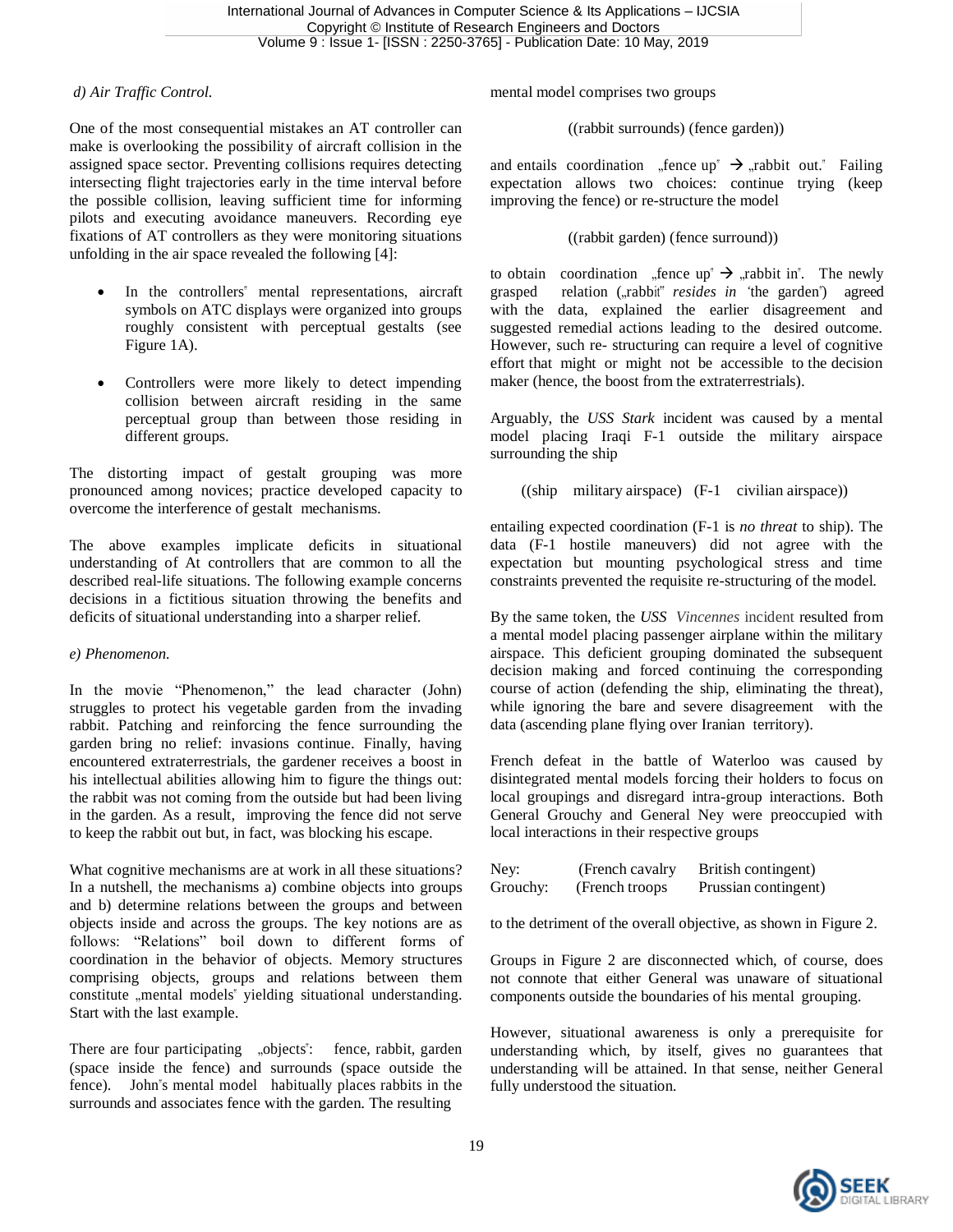

Figure 2. Mental models of both Generals comprised disconnected groupings. 1- French contingent under Grouchy, 2 – Prussian contingent under Bluecher, 3 - French forces under Napoleon, 4- British forces under Wellington, 5- French cavalry under Ney, 6 – British contingent. Line between two groups indicates a superior model (Blucher) accounting for inter-group relations.

Figure 3 depicts a mental model required for situational understanding (attributed to Napoleon who never lost a battle where troops were under his direct command).



Figure 3. Situational understanding is yielded by mental models where all groups are integrated into a functional whole. As a result, decision maker, s attention can alternate between groups and make local decisions that also benefit or, at least, do not degrade conditions in the other groups.

Integrated mental models **enable global coordination of local decisions** [4]. Figure 4 underscores this idea.



Figure 4. Integrated mental models establish relations between all situational components (object groupings) which makes possible globally coordinated decisions. For example, potential gains of continuing cavalry advance (1) can be balanced against the possibility of getting bogged down and thus depleting protection of the center (3) and reducing the strength of future attacks against the main British force (4). Global coordination would have halted Ney"s advance and re-directed movement of Grouchy"s contingent.

Situational understanding (or the absence of such) manifest in a similar fashion in various dynamic situations. For example, in chess, responding to temptation to capture a valuable piece can lead to losing the game in the next few moves while sacrificing a piece can open a shortcut to victory (similar to sacrificing the rearguard of Prussian contingent).

It might appear that complexity of integrated models, as in Figure 3, is far greater than that of fragmented models, as in Figure 2 (complexity is equated to the number of mental operations involved in exercising the model). In fact, exactly the opposite is true. For example, position depicted in Figure 1C can be extended into a prolonged game admitting an astronomically large number of variations and uncertain outcome, or can be won in 3 moves. Grasping the opportunity (the enabling subset of pieces) brings about complexity collapse; attaining the grasp is difficult while subsequent reasoning presents an incomparably lesser challenge. The scale of complexity collapse can be accessed from the following: chess machines had to reach the speed of about  $10<sup>8</sup>$ evaluations per second in order to compete with human players capable of only a few evaluations per second.

It is interesting to note that the crucial benefit of situational understanding (complexity collapse) was recognized by Conan Doyle and cleverly exploited in the Sherlock Holmes saga: solutions of all the mystifying crimes resulted from picking up a few cues that, jointly, transformed bewildering arrays of disconnected facts into coherent models that both explained the facts and predicted actions of the criminal with accuracy sufficient for his interception and arrest. Grasp responsible for "cracking the crime" was not attained easily (requiring hours or days of contemplation, smoking and violin paying) while the subsequent reasoning was fast and simple.

To summarize: Situational understanding requires construction of mental models comprising objects, their behavior and interobject relations. Such models must be stable enough to allow operations on them while conditions persist, and flexible enough to allow re-structuring when conditions change. Situational understanding enables the following

- explaining data and deriving predictions and response recommendations from the explanations,
- coordinating multiple decisions addressing different components in the situation,
- radically reducing complexity of decision making,
- extricating decision-relevant data (cues) from the mass of irrelevant data,
- other.

Summarily, situational understanding enables robust performance under unfamiliar and fluid conditions.

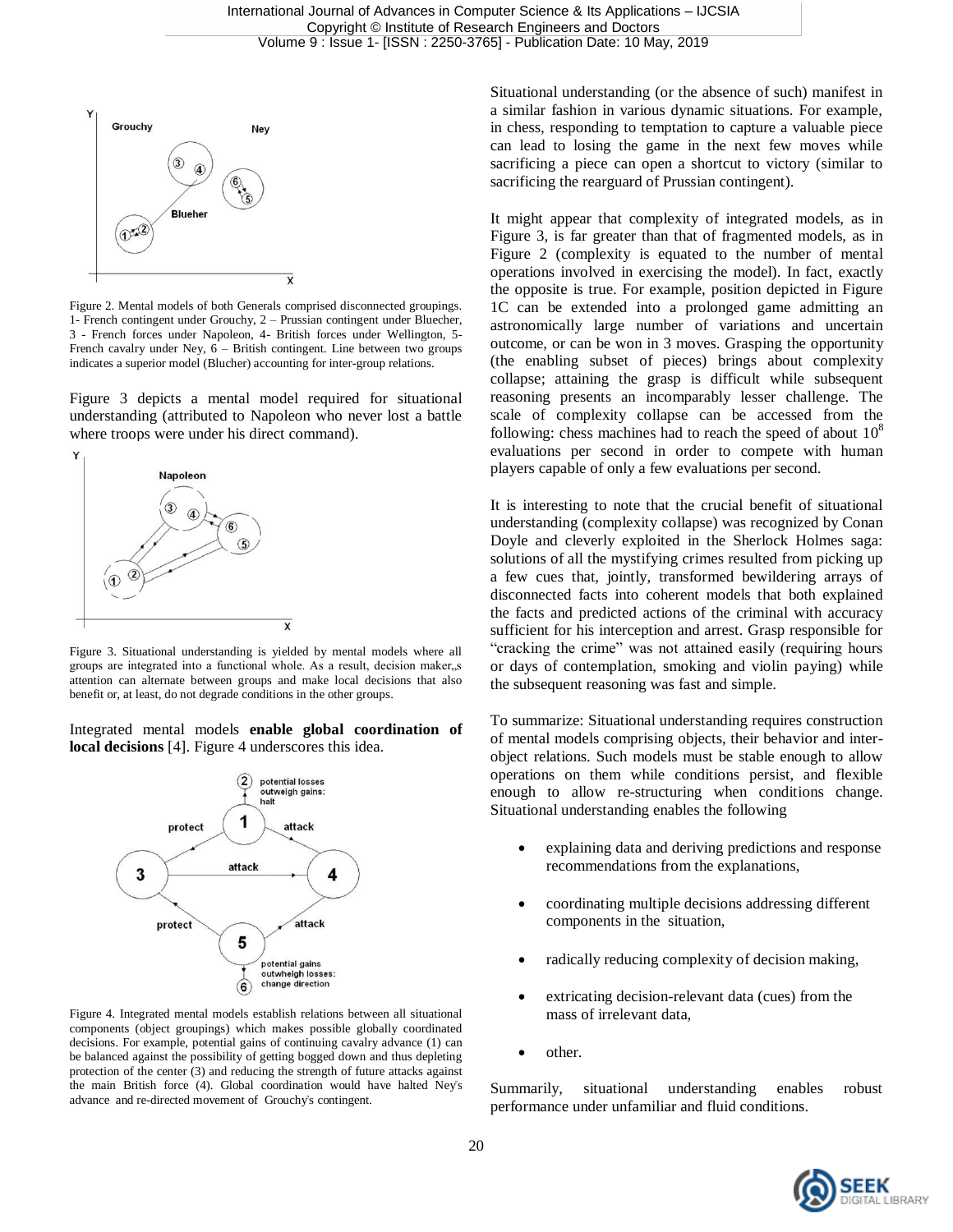## **III.Understandingand learning.**

Capacity for learning is ubiquitous across all the life forms on Earth, from plants to animals and humans. (e.g., plants that have experienced herbivory or disease respond more robustly to subsequent repeated insults than unchallenged plants [5]). However, the understanding capacity (ability to construct explanatory models and operate on them in the absence of sensory inflows) is unique to the humans. Understanding confers extraordinary adaptive advantages, as follows.

Learning allows organisms to prepare to likely future conditions before their onset. In that sense, learning predicts future, but only to the extent that future can be extrapolated from the past. That is, learning mechanisms capture regularities in the changing conditions and assume (by virtue of their inner working) that same regularities carry over from past history into the future. As a result, learning yields adaptive benefits for as long as the assumption remains valid, and can cause catastrophic failures when it no longer holds. The contribution of the understanding mechanism consists in overcoming the inertia of habit and prior learning when facing novel situations departing from the past regularities.

Due to a confluence of developments in the theory of algorithms, computer science, psychology and other disciplines in the middle of the last century, AI from the time of its inception has been downplaying the role of understanding in intelligent performance, focusing instead on learning and recognition. Accordingly, advances in AI over the last half century have been concentrated heavily in the area of machine learning, building on the foundation of perceptron algorithm (1957) and introducing adjustments yielding dramatic increases in its efficiency. In lieu of a more extensive discussion (see [6]), examples in this section will help to appreciate that recognition and learning, however efficient and robust, are not a substitute for understanding.

Figure 5 assumes that numerous photographs were taken of each and every participant during the battle of Waterloo, and afterwards presented for recognition to an advanced algorithm.



Figure 5. A well trained neural network reliably recognizes all the participants in all the snapshots taken during different episodes in the battle.

Assuming that performance is close to ideal (98% recognition reliability unconstrained by conditions and the number of

objects) – what capability is still missing? Stated differently, besides selective targeting, what other advantages could such a system offer to Grouchy and Ney that could have changed the outcome of the battle? What would it offer to a military historian trying to apprehend the causes of French defeat?

Based on the suggestions in the preceding section, representation of behaviors and behavior coordination is missing. Methods are missing that would allow representing successions of states (behavior) exhibited by the participants

```
standing – walking – running – falling - …. (behavior)
```
and, crucially, the way behaviors were interwoven in the unfolding fabric of the battle. The limitation is inherent in the perceptron-based technology and, more generally, in the idea of "intelligence-via-learning-and-recognition" (advancing to 100% recognition reliability will provide no remedy).

To delve further into limitations of "learning without understanding" (or syntax without semantics [7]), consider the following. Understanding chess involves ability to apprehend behavior constraints and affordances intrinsic to configurations of pieces on the chess board. Assume now that a system learns regularities in chess, by being exposed to records of past games expressed in chess notation, e.g.

#### **1.Bd7!Rg3 2.d6**

The store of such records is (practically) unlimited but no other information (types of pieces, their behavior, rules of the game, structure of the chess board) enters the system. Technical feasibility aside, it is conceivable that learning produces a representation of game regularities (associations between symbols) in the system"s memory such that, when presented with symbols representing a move, the system responds with symbols appearing to be a sensible countermove. Clearly, despite the misleading appearances, the system"s "mind" remains a complete void allowing one universal answer to question "**why**", regardless of the context.

**Question**: Why did you do B in response to A? **Answer**: Because, more often than not, A associated with B.

Learned and/or genetically formed automatisms, once triggered, run their course regardless of the circumstances. For example, graylag geese display what appears to be sensible behavior: If an egg rolls out from the nest, they push it back to the nest. However, if the egg is snatched during the process, the behavior persists (the pushing movements continue) [ 8 ].

Learning without understanding remains oblivious to semantics, which makes performance fragile (breaks down when facing changing and/or unfamiliar conditions) and decisions inexplicable. By contrast, learning with understanding acquires semantics on top of syntax, thus making performance more robust and decisions explainable:

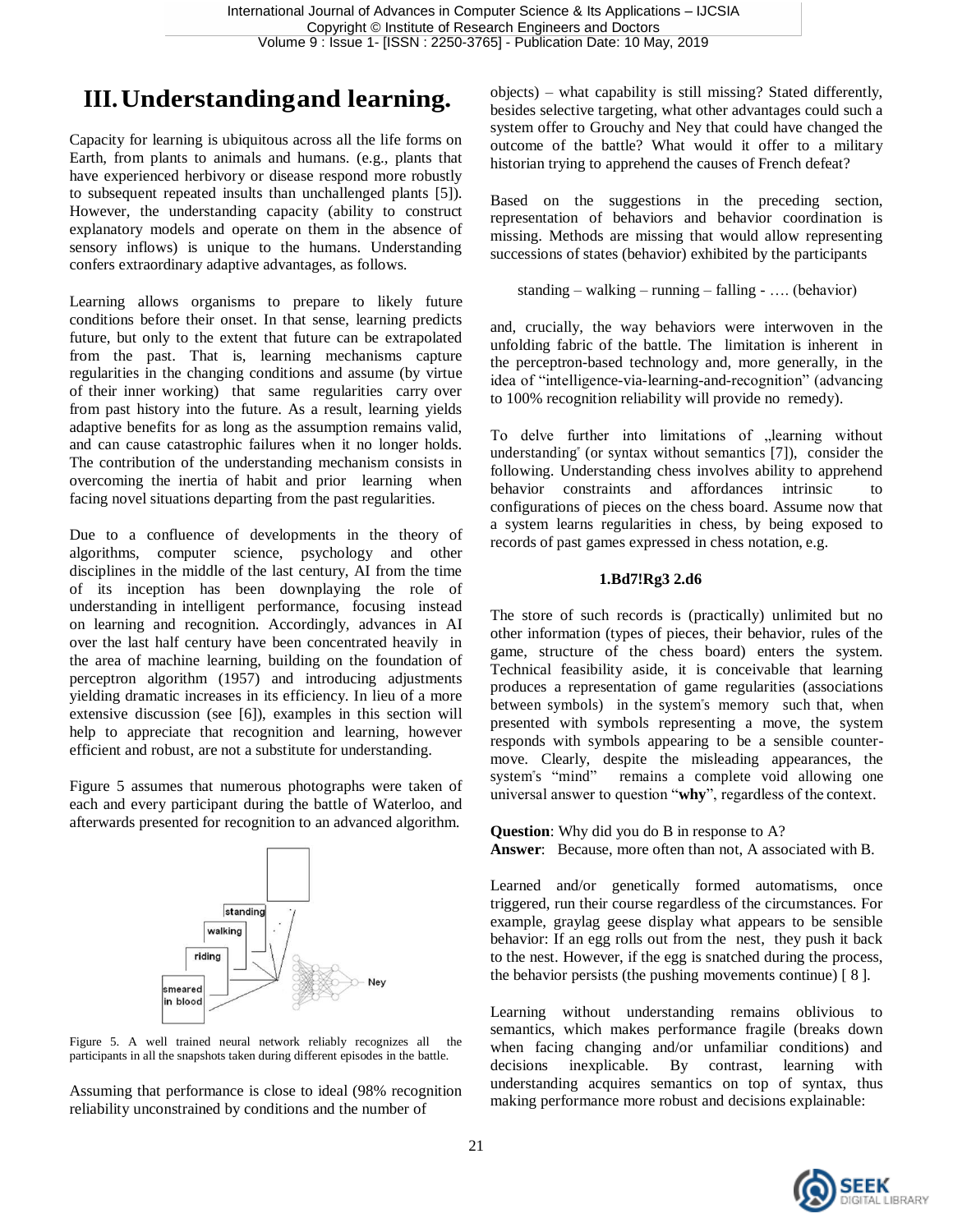"Why did you decide to fire? "The aircraft was descending towards the ship thus presenting a threat."

"Why did you decide not to fire? "The aircraft was ascending away from the ship thus presenting no threat" , etc.

To conclude, this section described shortcomings inherent in the AI approach to machine intelligence (**intelligence without understanding**). Arguably, multiple approaches can be formulated (along with the corresponding mathematical formalisms) promising to remedy the shortcomings. The next section sketches an approach motivated by a hypothesis concerning mechanisms of understanding in the human brain.

# **IV. Gnostron: approximating neuronal mechanisms underlying human understandingcapacity.**

Referring readers to [9], [10], [11] for a more detailed analysis, this section sketches some of the key notions in the gnostron proposal. Gnostron architecture includes neuronal pool and computational process organizing pool into a "virtual associative network" in the course of interaction with the environment (steaming input). Virtual network comprises five functional levels, as shown in Figure 6.



Figure 6. Virtual Associative Network.

In the physical level, connections are defined by synaptic contacts between neurons. In the associative level, associative (Hebbian) connections are formed based on synaptic contacts and conditions in the input (e.g., associative links forms between physically connected neurons **a** and **b**  responding to different stimuli when those stimuli repetitively co-occur in the input). In the perceptual level, quasi-stable groups of tightly associated neurons (neuronal packets) emerge. Emergence of packets underlies the experience of perceiving objects (quasi-stable feature groupings). Behavioral level represents different response patterns in the already formed packets. Detecting different successions of such response patterns underlies the experience of apprehending object"s behavior. Relational level establishes correspondence in the behavior of different objects (A and B),

giving rise to the experience of grasping relation between them and thus having attained situational understanding. Figures 7 and 8 depict processes in the upper two levels.



Figure 7. Behavior of objects (succession of object"s states) is represented (encoded) by successions of changing firing patterns in the corresponding neuronal packets (e.g., object A changes state from "running" to "falling"). If a cumulative response vector is computed on the neuronal packet, behavior variations correspond to different trajectories in the rotation of the vector.

Apprehending relations between objects involves establishing the form of coordination in the movement of the corresponding packet vectors.



Figure 8. A particular form of coordination in the rotation of packet vectors corresponding to objects A and B establishes *relation*, e.g., A *pursues* B.

The process is recursive: coordinated entities A and B can be combined into a composite entity C whose behavior can be coordinated with that of entity D, and so on.

### $(A \text{ } B) \rightarrow C$ ,  $(C \text{ } D) \rightarrow F$ , ...

Finally, Figure 9 hypothesizes an integrated mental model for the battle of Waterloo.



Figure 9. Mental model underlying situational understanding in the battle of Waterloo. The model comprises a set of coordinated packets. Exercising the model yields predictions of how changes in any component (rotation of the corresponding packet vector) impacts changes in all the other components.